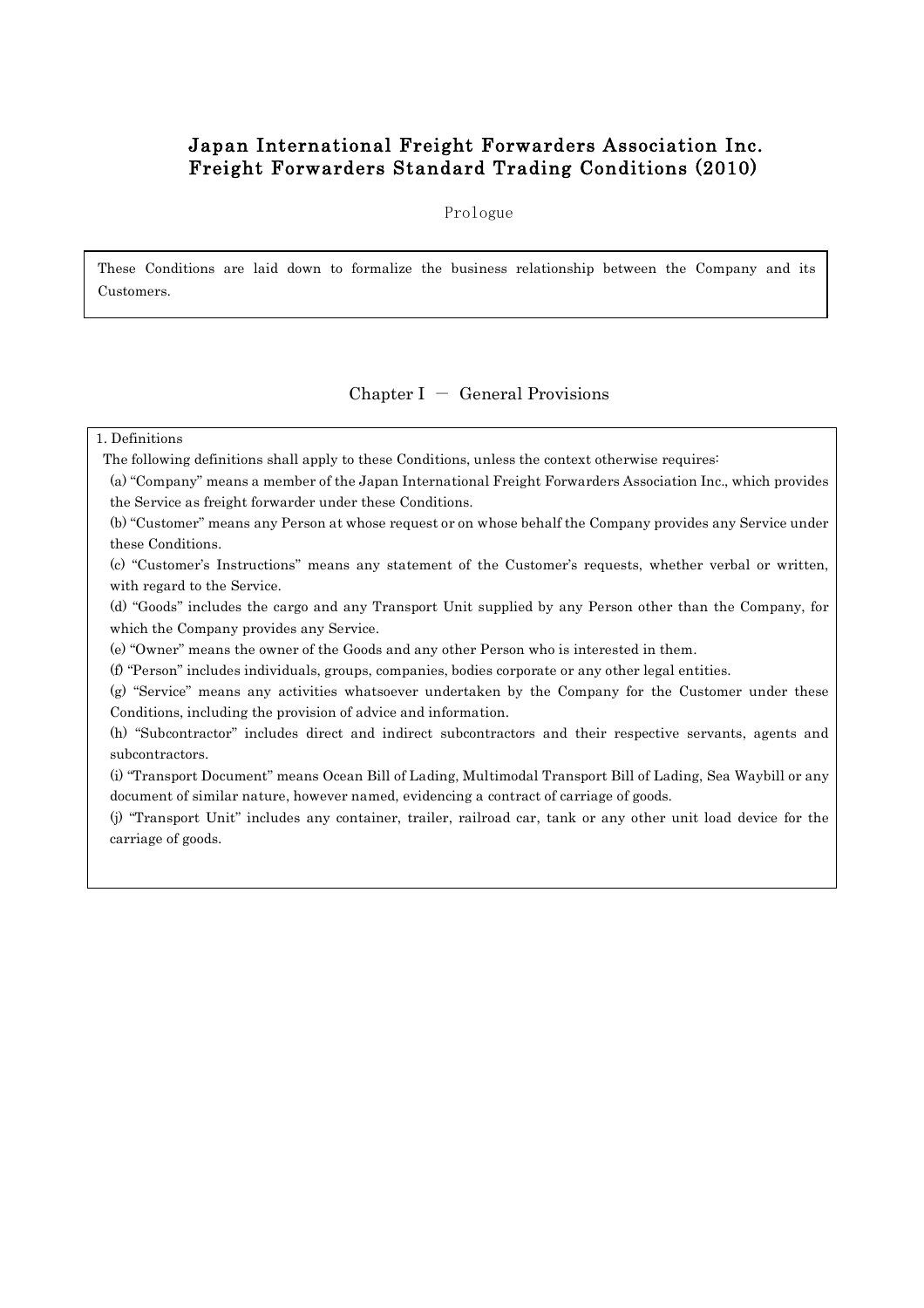### 2. Applicability

(1) These Conditions shall apply to any Service provided by the Company as freight forwarder, whether gratuitous or otherwise, for and in connection with international carriage of the Goods.

(2) Notwithstanding the preceding paragraph (1), when a Transport Document is issued in respect of the Goods in the name of the Company as carrier, the provisions of the Transport Document shall, apart from these Conditions, apply to the carriage of the Goods.

(3) If any legislation is compulsorily applicable to any Service undertaken by the Company for the Customer, these Conditions shall as regards such Service be read as subject to such legislation and nothing in these Conditions shall be construed as a surrender by the Company of any of its rights or immunities or as an increase of any of its responsibilities or liabilities under such legislation, and if any part of these Conditions be repugnant to such legislation to any extent, such part shall as regards such Service be void to that extent and no further.

(4) Any variation, cancellation or waiver of these Conditions must be specifically authorized or ratified in writing by the Company. No Person other than the Company shall have any authority whatsoever to agree to any variation, cancellation or waiver of these Conditions.

(5) The headings of Chapters and Clauses herein are inserted for convenience' sake only and shall not affect the construction of these Conditions.

3. Deviation from Customer's Instructions

(1) The Company will take reasonable steps to perform the Service in accordance with the Customer's Instructions under these Conditions but, if at any time the Company, at its sole discretion, considers that there is good reason to depart from any of the Customer's Instructions, the Company shall be free to do so without giving prior notice to the Customer and without assuming any additional liability as a result thereof.

(2) The Company may at any time comply with any orders or recommendations given by any competent authority. The responsibility of the Company in respect of the Goods shall cease on the delivery or other disposal of the Goods in compliance with the orders or recommendations and the Customer shall be liable for payment of any freight, charges or expenses arising out of such delivery or disposal.

4. Contingencies

If at any time the performance of the Service is or is likely to be affected by any hindrance, danger or disturbance of whatsoever kind which cannot be avoided by exercise of reasonable endeavors, the Company may, without any notice to the Customer, treat the Service as terminated and put the Goods at the Customer's disposal at any place which the Company may deem safe and convenient, whereupon the responsibility of the Company in respect of the Goods shall cease.

In this case, the Customer shall be liable for payment of any freight, charges or expenses arising out of such treatment.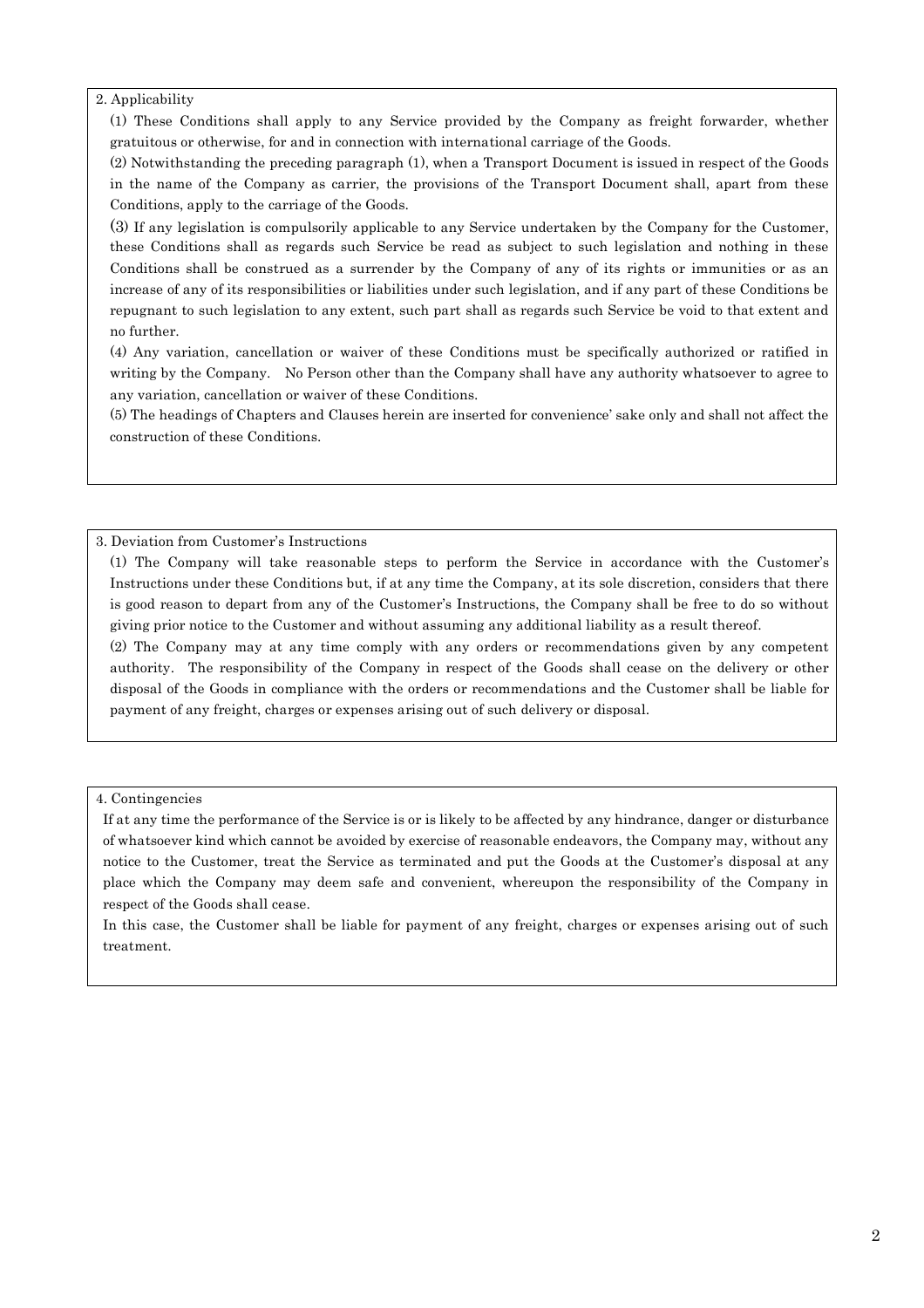#### 5. Customer's Failure to Take Delivery of the Goods

(1) If the Customer or Owner fails to take delivery of the Goods at the time and place when and where the Company is entitled to call upon such Person to take delivery thereof, the Company shall be entitled to store the Goods, at the sole risk of the Customer, and the Company's liability for the Goods shall wholly cease upon the commencement of such storage.

After the Goods have been stored for 30 days, the Company may dispose of the Goods, at the expense of the Customer, by sale or otherwise at the Company's sole discretion.

The cost of the storage shall be borne by the Customer and, if paid by the Company or any of its agents or Subcontractors, shall forthwith, upon demand, be reimbursed by the Customer to the Company.

(2) Notwithstanding the preceding paragraph (1), when the Goods, in the sole opinion of the Company, are likely to deteriorate, decay, become worthless, incur charges in excess of their value, cause damage to any property or injury to any person or contravene any applicable laws or regulations, the Company may dispose of such Goods immediately by sale or otherwise without prior notice to the Customer.

(3) The proceeds of sale, after deduction of the cost of sale and any sums whatsoever due by the Customer to the Company for the Service or any previous service, shall be held by the Company to the credit of the Customer.

If, on sale of the Goods, the proceeds fail to cover the amount due and cost incurred, the Company shall be entitled to recover the deficit from the Customer.

### 6. Lien

The Company shall have a lien on the Goods and any documents relating thereto for all sums payable to the Company in respect of the Service or any previous service and for the cost of recovering these sums. To this effect, the Company shall have the right to sell the Goods and documents by public auction or otherwise, at the Customer's expense and without any notice to the Customer. If, on sale of the Goods and documents, the proceeds fail to cover the amount due and cost incurred, the Company shall be entitled to recover the deficit from the Customer.

### 7. Quotations

The Company's quotations shall be given to the Customer on the basis of immediate acceptance and subject to withdrawal or revision. Unless otherwise agreed in writing, the Company shall be, even after the Customer's acceptance of the quotations, at liberty to withdraw or revise them with or without notice in the event of changes beyond the Company's control, occurring in currency exchange rates, rates of freight, insurance premiums or any charges applicable to the Goods.

#### 8. Declarations

Except in accordance with the Customer's Instructions in writing previously received and accepted by the Company, the Company shall not be obliged to make any declaration of the characteristics, nature or value of the Goods for the purpose of complying with any statute, convention, contract or other requirement.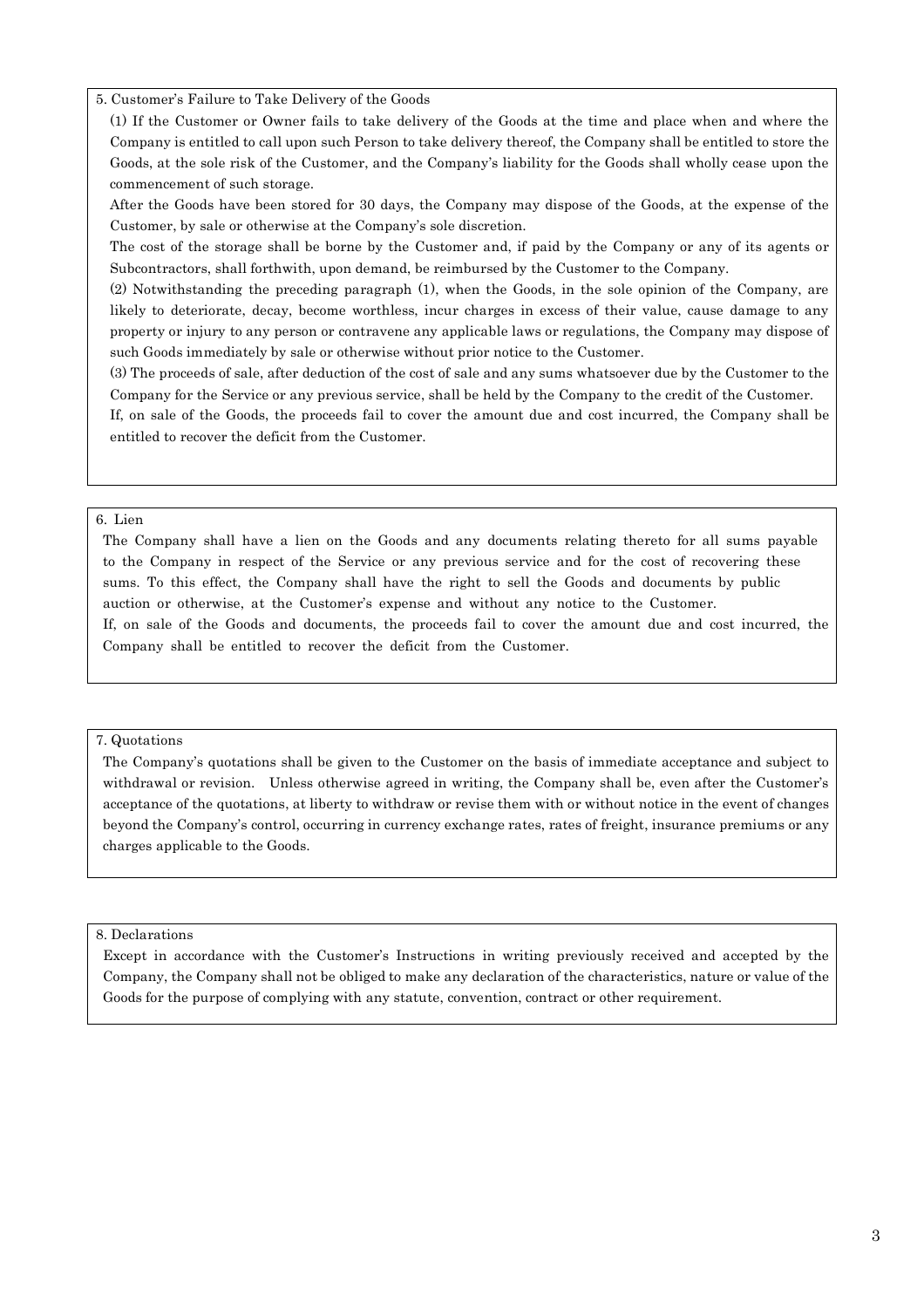9. The Company's Role

All Services shall be provided by the Company as agent for the Customer except in the following cases:

(a) where the Company undertakes any carriage, storage, packing, transshipment, loading, unloading or handling of the Goods but only to the extent that it is performed by the Company or any servant or agent of the Company and the Goods are in the custody or under the control of the Company, or

(b) where a Transport Document is issued in respect of the Goods in the name of the Company as carrier, in which cases the Company acts as principal contractor.

#### 10. The Company's Role as Agent

- (1) The Company acts as agent for the Customer where the Company procures a Transport Document evidencing a contract of carriage between any Person, other than the Company, and the Customer.
- (2) Unless otherwise agreed between the Company and the Customer, the Company shall be expressly authorized by the Customer to enter into contract as agent for the Customer with regard to:
- (a) carriage of the Goods by any route or means or Person,

(b) carriage, storage, packing, transshipment, loading, unloading or handling of the Goods by any Person or at any place,

- (c) carriage or storage of the Goods with other goods of whatever nature,
- (d) carriage of the Goods in or on a Transport Unit, and
- (e) any act which may in the sole opinion of the Company be reasonably necessary in the performance of the Service.

(3) The Company acts as agent for the Customer and never as principal contractor when providing services in respect of or relating to customs requirements, taxes, licenses, consular documents, certificates of origin, inspection certificates and any other similar matters.

11. Agreement of Price

Any agreement of a price, inclusive or otherwise, for the Service is not of itself an indication or determination of whether the Company provides the Service as principal contractor or as agent for the Customer.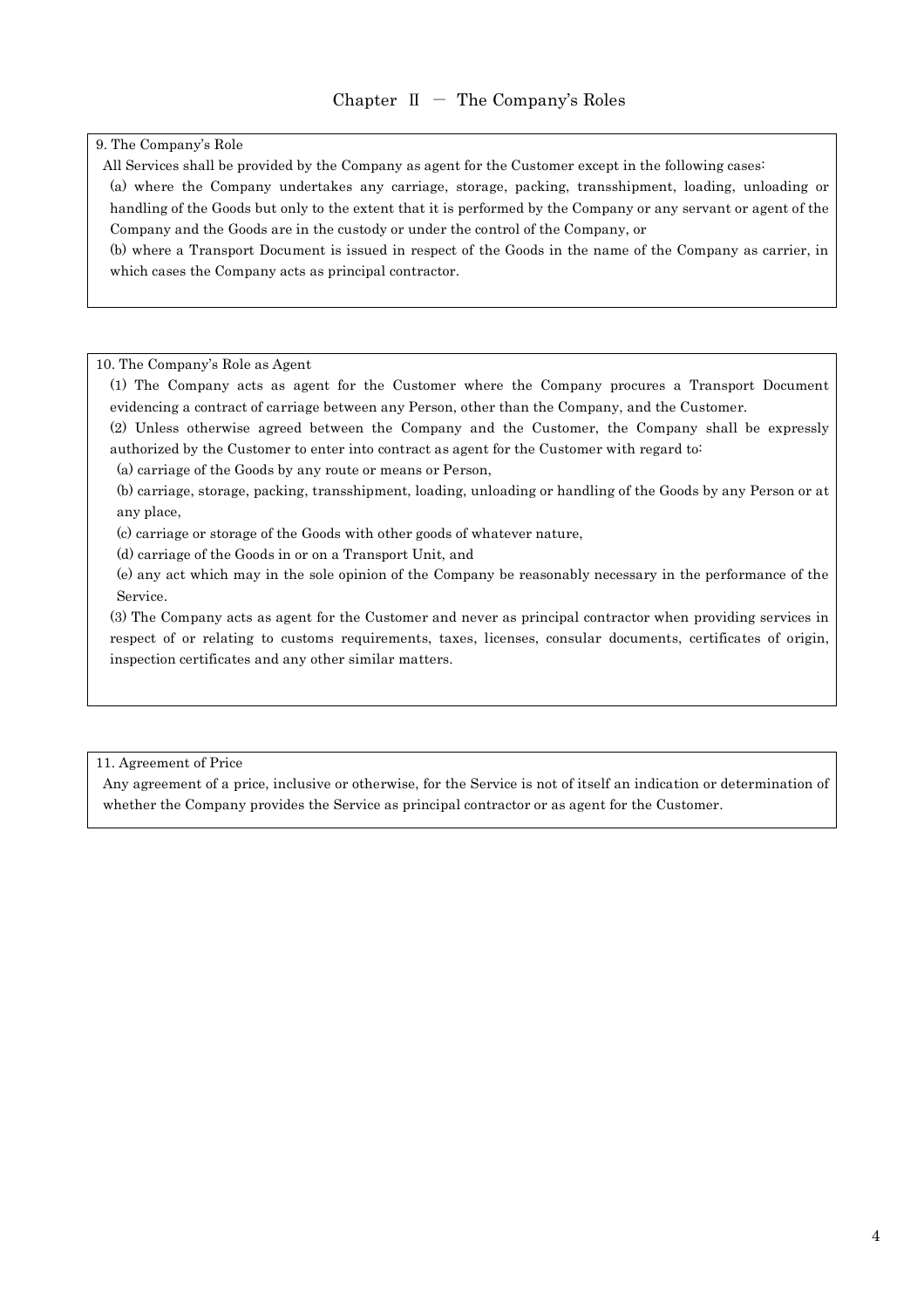#### 12. Authorization

In agreeing to these Conditions, the Customer warrants that it is, or has the authorization of, the Owner of the Goods.

#### 13. Details of the Goods

The Customer warrants that the description and particulars of the Goods are complete and accurate and also contain all data necessary for the Company to accomplish the Service safely, effectively and promptly and in accordance with any applicable laws or regulations, including but not limited to customs regulations, import and export restrictions, trade sanctions and health and safety, environmental protection and transport regulations.

#### 14. Preparation of the Goods

The Customer warrants that the Goods are properly and sufficiently prepared, packed, labeled, marked and/or numbered for the Service.

15. Customer-loaded Transport Unit

If the Goods are tendered to the Company in or on a Transport Unit, the Customer warrants that: (a) the Goods are suitable for carriage in or on the Transport Unit,

(b) the Transport Unit is in a suitable condition to carry the Goods loaded therein or thereon, and

(c) the Goods have been properly loaded and secured in or on the Transport Unit.

#### 16. Special Goods

The Customer warrants that, unless the Customer gives prior written notice to and obtains written agreement from the Company, the Customer will not tender for the Service any Goods which are:

(a) classified as hazardous or obnoxious goods in the International Maritime Dangerous Goods Code (IMDG Code) of the International Maritime Organization ;

(b) of a dangerous nature, being likely to damage, taint or otherwise affect any other goods or to be a risk to property, life or health;

(c) likely to harbour or encourage vermin or other pests;

(d) items of a valuable nature, including but not limited to bullion, coins, precious stones, jewelry, works of art and antiques;

(e) perishable;

(f) in need of temperature control; or

(g) of a short shelf-life.

# 17. Breach of Warranty

If the Customer breaches any of the warranties described in these Conditions, the Customer shall indemnify the Company and any servant, agent and Subcontractor of the Company against all liability, penalties, claims, loss, damage, costs and expenses of whatsoever nature and howsoever arising in connection with the Customer's breach of any of such warranties.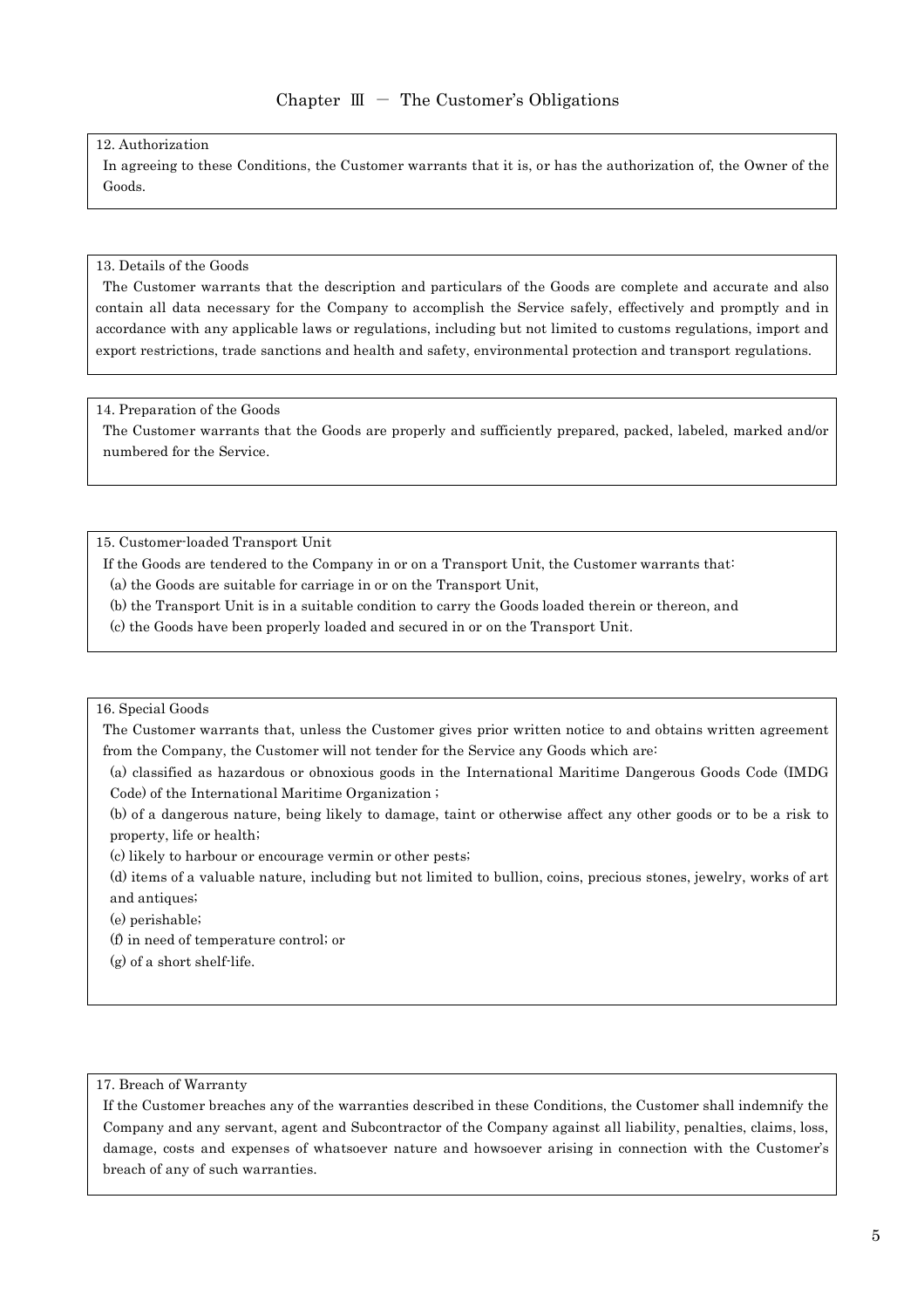### 18. Customer's Responsibility for Transport Unit

(1) The Customer shall assume full responsibility for and shall indemnify the Company against any loss of or damage to any Transport Unit or other equipment furnished or arranged by the Company for the Customer which occurs while such Transport Unit or equipment is in the possession or under the control of the Customer. (2) The Company shall in no event be liable for, and the Customer shall indemnify the Company against any loss of or damage to the property of any other person or any bodily injury to or death of any other person caused by any Transport Unit or other equipment furnished or arranged by the Company or by the contents of the Transport Unit while such Transport Unit or equipment is handled by or is in the possession or under the control of the Customer.

### 19. Result of Acting on Customer's Instructions

The Customer shall indemnify the Company against all liability, penalties, claims, loss, damage, costs and expenses of whatsoever nature and howsoever arising as a result of the Company acting in accordance with the Customer's Instructions.

# 20. Collection of Freight and Charges

Even in the case that the Company accepts the Customer's Instructions to collect freight, duties, charges of any kind or other expenses from any other Person, the Customer shall remain responsible for such freight, duties, charges or expenses and shall pay the same to the Company immediately if they are not paid by such other Person when due.

# 21. Duties and Fines

The Customer shall comply with all regulations or requirements of customs, port authorities and any other authorities, and bear all duties and taxes due, as well as all fines and expenses incurred or suffered by reason of failure to comply therewith, and indemnify the Company against such duties, taxes, fines, and expenses.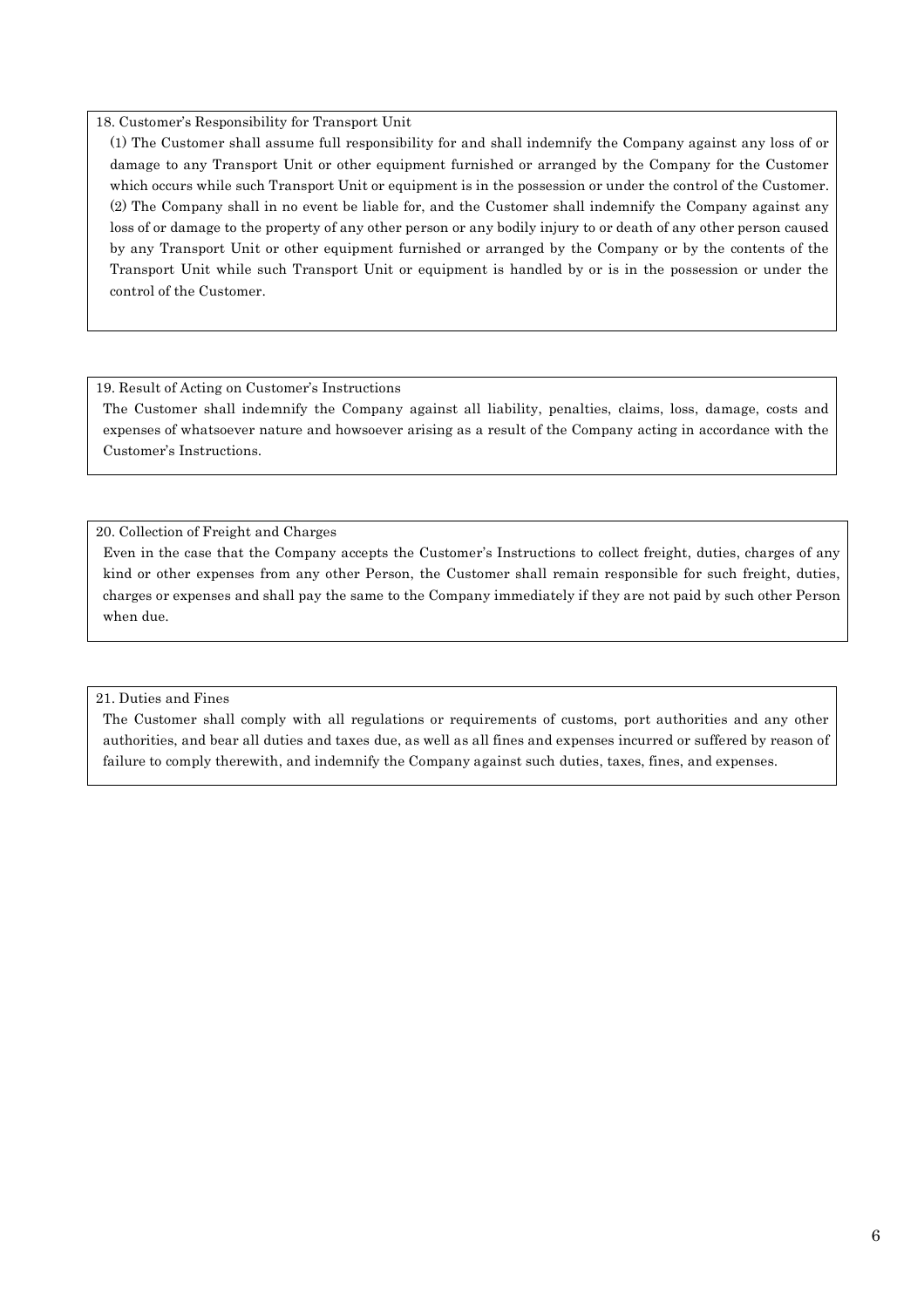### 22. Exclusions

Whether the Company acts as agent for the Customer or principal contractor, it shall be relieved of liability for loss, damage or expense if same was caused by the following:

(a) any act or omission of the Customer, Owner or any Person other than the Company acting on behalf of the Customer or Owner;

(b) compliance with any orders or recommendations given by any competent authority or Person;

(c) inherent vice or nature of the Goods;

(d) insufficient packing, marking, labeling or numbering of the Goods, unless the Company had undertaken to carry out the packing, marking, labeling or numbering of the Goods;

(e) carriage, storage, packing, transshipment, loading, unloading or handling of the Goods by the Customer, Owner or any Person other than the Company acting on behalf of the Customer or Owner;

(f) terrorism, war, riot, civil commotion, sabotage or vandalism;

(g) strike, lockout, stoppage or restraint of labor;

(h) fire;

(i) nuclear incident;

(j) act of God;

(k) any cause or event which the Company was unable to avoid and the consequences whereof the Company was unable to prevent by the exercise of reasonable diligence; or

(l) any act or omission of the Company the consequences whereof the Company could not reasonably have foreseen.

### 23. Limitation of Liabilities

(1) When the Company is liable for compensation in respect of any loss of or damage to the Goods, such compensation shall be calculated on the basis of the value of the Goods at the place and time they were delivered or should have been delivered to the Customer.

To this effect, the Customer's invoice value of the Goods plus freight, charges and insurance premium, if paid by the Customer is presumed to be the value of the Goods,

(2) The Company shall in no event be liable for any loss of or damage to the Goods in an amount exceeding the equivalent of 2 Units of Account per kilogram of gross weight of the Goods lost or damaged.

(3) Except by prior written agreement, the Company shall not in any circumstances, whatsoever or however arising, be liable for any indirect or consequential loss, including but not limited to loss of profits and loss of market, or any consequences of delay.

Without prejudice to the foregoing, if the Company is found liable for delay, liability shall be limited to the charges applicable to the Service.

(4) In the case of all other claims, the amount of compensation shall be limited to the lesser of the following: (a) the value of the Goods, the subject of the Service, or

(b) a sum at the rate of 2 Units of Account per kilogram of the gross weight of the Goods, the subject of the Service.

(5) Upon the Customer's prior written request, the Company may accept liability in excess of the limits prescribed in the preceding paragraphs, provided the Customer pays the Company's additional charges for such increased liability. The Customer can obtain details of such additional charges from the Company.

(6) The Unit of Account mentioned in the paragraphs (2) and (4) above is the Special Drawing Right (SDR) as defined by the International Monetary Fund and shall be converted into Japanese yen at the final exchange rate publicized on the day when the Company pays compensation for damages.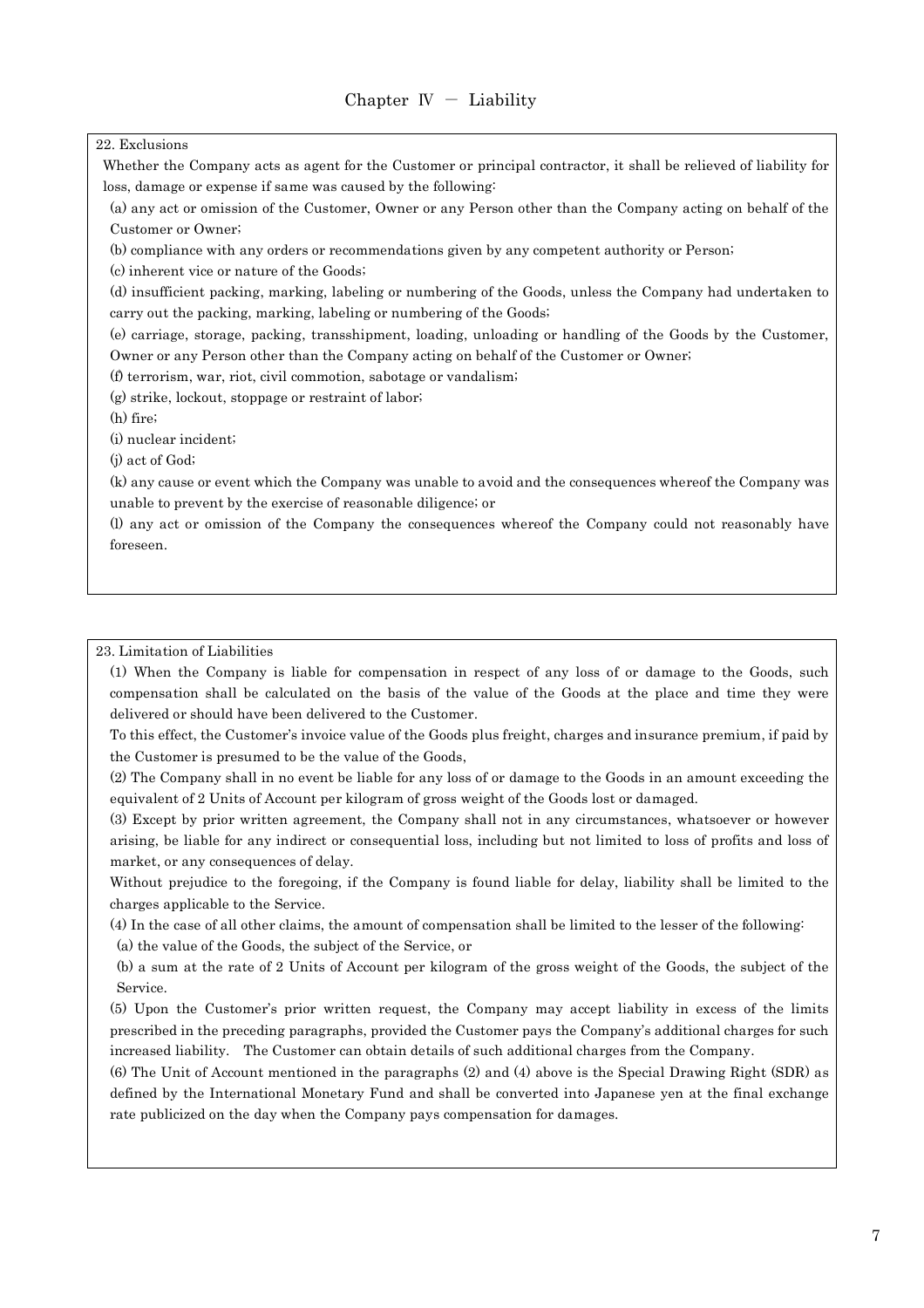### 24. Defenses

The defenses, exclusions and limits of liability provided for herein shall apply in any claim or action against the Company for loss, damage or expense whether the claim or action is founded in contract, in tort or otherwise.

### 25. Liability of Servants, Agents and Subcontractors

(1) If any claim or action for loss, damage or expense is brought against any servants, agents or Subcontractors of the Company, such servants, agents or Subcontractors shall be entitled to avail themselves of the defenses, exclusions and limits of liability which the Company is entitled to invoke hereunder, and in entering into any agreement for the Service the Company does so not only on its own behalf but also as agent and trustee for such servants, agents or Subcontractors.

The aggregate of the amounts recoverable from the Company and such servants, agents or Subcontractors shall in no case exceed the limits provided herein.

(2) The Customer shall indemnify the Company against any claim or action which may be made upon the Company by such servants, agents or Subcontractors in relation to the claim or action made against them by the Customer.

26. Notice of Claim and Time Bar

The Company shall be relieved of all liability unless notice of any claim is received in writing by the Company or its agent within 14 days after the date specified as below, or within a reasonable time after such date if the Customer proves that it was impossible to so notify, and a suit is brought before the Tokyo District Court in Japan by the Customer and written notice thereof is received by the Company within 9 months after the date specified also as below:

(a) in the case of damage to the Goods, the date of delivery of the Goods,

(b) in the case of loss or delay of the Goods, the date when the Goods should have been delivered, and

(c) in any other case, the date of the event giving rise to the claim.

# 27. Governing Law and Jurisdiction

These Conditions shall be governed by and construed in accordance with Japanese law, unless otherwise specified herein, and any action against the Company shall be brought before the Tokyo District Court in Japan.